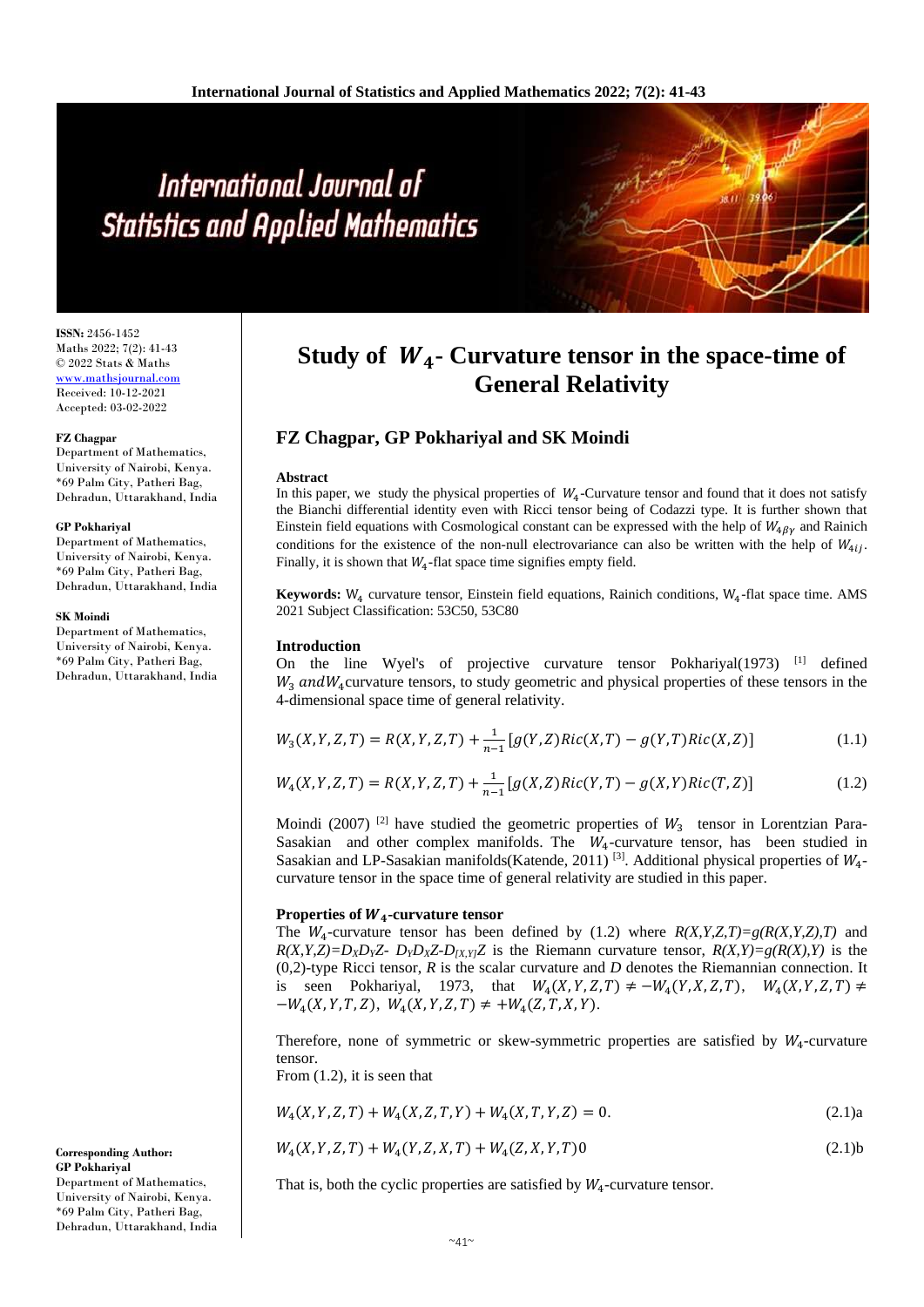For the four-dimensional space time of general relativity, from (1.2), we have  $W_4(X, Y, Z, T) = R(X, Y, Z, T) +$ 1 3  $[g(X, Z)Ric(Y, T) - g(X, Y)Ric(Z, T)]$  (3.2) In order to check for Bianchi differential identity for  $W_4$ -curvature tensor, we compute  $(\nabla_U W_4)(X, Y, Z, T)$ + $(\nabla_Z W_4)(X, Y, T, U)$ + $(\nabla_T W_4)(X, Y, U, Z)$ =  $(\nabla_{\mathbf{U}}\mathbf{R})(X, Y, Z, T)+\frac{1}{2}$  $\frac{1}{3}[g(X,Z)(\nabla_U Ric)(Y,T) - g(X,Y)(\nabla_U Ric)(Z,T)] +$  $(\nabla_Z \mathbf{R})(X, Y, T, U)+\frac{1}{3}[g(X, T)(\nabla Z \text{ Ric})(Y, U)-g(X, Y)(\nabla Z \text{ Ric})(T, U)]+$  $(\nabla_{\mathcal{T}}R)(X, Y, U, Z) + \frac{1}{3} [g(X, U)(\nabla_{\mathcal{T}}Ric)(Y, Z) - g(X, Y)(\nabla_{\mathcal{T}}Ric)(U, Z)]$  (3.3) By virtue of  $(3.1)$  and  $(3.2)$  we have.  $(\nabla_U W_4)(X, Y, Z, T)$ + $(\nabla_Z W_4)(X, Y, T, U)$ + $(\nabla_T W_4)(X, Y, U, Z)$ = 1  $\frac{1}{3}[g(X,Z)(\nabla_U Ric)(Y,T) + g(X,T)(\nabla_Z Ric)(Y,U) + g(X,U)(\nabla_T Ric)(Y,Z)$  $g(X,Y)\{\nabla_{U}Ric\}(Z,T) + (\nabla_{Z}Ric)(U,T) + (\nabla_{T}Ric)(U,Z)\}\$  (3.4) The condition for Ricci tensor to be of Codazzi type, Derdzinski and Shen, 1983  $^{[4]}$  is given by  $(\nabla x \text{ Ric})(Y, Z) = (\nabla y \text{ Ric})(X, Z) = (\nabla z \text{ Ric})(X, Y)$  (3.5) identity, even with Ricci tensor being Codazzi type. **Einstein Field Equations** The Einstein field equations with cosmological term is given by  $R_{\beta}\gamma - \frac{1}{2}$  $\frac{1}{2}Rg_{\beta}\gamma + \Lambda g_{\beta}\gamma = kT_{\beta},$  (3.6) where  $\Lambda$  is the cosmological constant, K is the non-zero gravitational constant and  $T_{\beta} \gamma$  is the energy momentum tensor. Writing  $W_4$  tensor in the local coordinates, we have from (3.2)  $W_{4\alpha\beta\gamma\delta} = R_{\alpha\beta\gamma\delta} +$ 1 3  $[g_{\alpha\gamma}R_{\beta\delta} - g_{\alpha\beta}R_{\gamma\delta}].$  (3.7)  $W^{\alpha}_{4\beta\gamma\delta} = R^{\alpha}_{4\beta\gamma\delta} + \frac{1}{3}$  $\frac{1}{3}[g^{\alpha}_{\gamma}R_{\beta\delta}-g^{\alpha}_{\beta}]$  $\alpha \beta R_{\gamma \delta}$ ] (3.8) Contracting for  $\alpha$  and  $\delta$ , we get  $W_{4\beta\gamma} = R_{\beta\gamma} + \frac{1}{2}$  $\frac{1}{3}[R_{\beta\gamma} - R_{\beta\gamma}] = R_{\beta\gamma}$  (3.9) Further contraction gives  $W_4 = R$  (3.10) and (3.10) with the help of  $W_{4\beta\gamma}$  and  $W_4$  as follows:  $E_{\beta\gamma} = W_{4\beta\gamma} -$ 1 2  $W_4 g_{\beta\gamma}$  (3.11) and  $W_{4\beta\gamma}-\frac{1}{2}$  $\frac{1}{2}W_4 g_{\beta\gamma} + \Lambda g_{\beta\gamma} = kT_{\beta\gamma}$  (3.12) −**Flat Space Time** We now study  $W_4$  flat Space Time and some other physical properties.

#### **Bianchi Differential Identity**

It is shown that the Bianchi differential identity is given by

| $(\nabla_U R)(X, Y, Z, T)$ + $(\nabla_Z R)(X, Y, T, U)$ + $(\nabla_T R)(X, Y, U, Z)$ =0 |  |
|-----------------------------------------------------------------------------------------|--|

$$
W_4(X, Y, Z, T) = R(X, Y, Z, T) + \frac{1}{2} [g(X, Z) Ric(Y, T) - g(X, Y) Ric(Z, T)] \tag{3.2}
$$

It is noticed that using (3.5), the equation (3.4) does not vanish. Hence,  $W_4(X, Y, Z, T)$  does not satisfy the Bianchi differential

$$
W_{4\alpha\beta\gamma\delta} = R_{\alpha\beta\gamma\delta} + \frac{1}{3} [g_{\alpha\gamma} R_{\beta\delta} - g_{\alpha\beta} R_{\gamma\delta}].
$$
\n(3.7)

$$
W_4 = R \tag{3.10}
$$

Hence, the Einstein tensor and the Einstein field equations with cosmological constant can alternatively be expressed using (3.9)

$$
E_{\beta\gamma} = W_{4\beta\gamma} - \frac{1}{2}W_4 g_{\beta\gamma} \tag{3.11}
$$